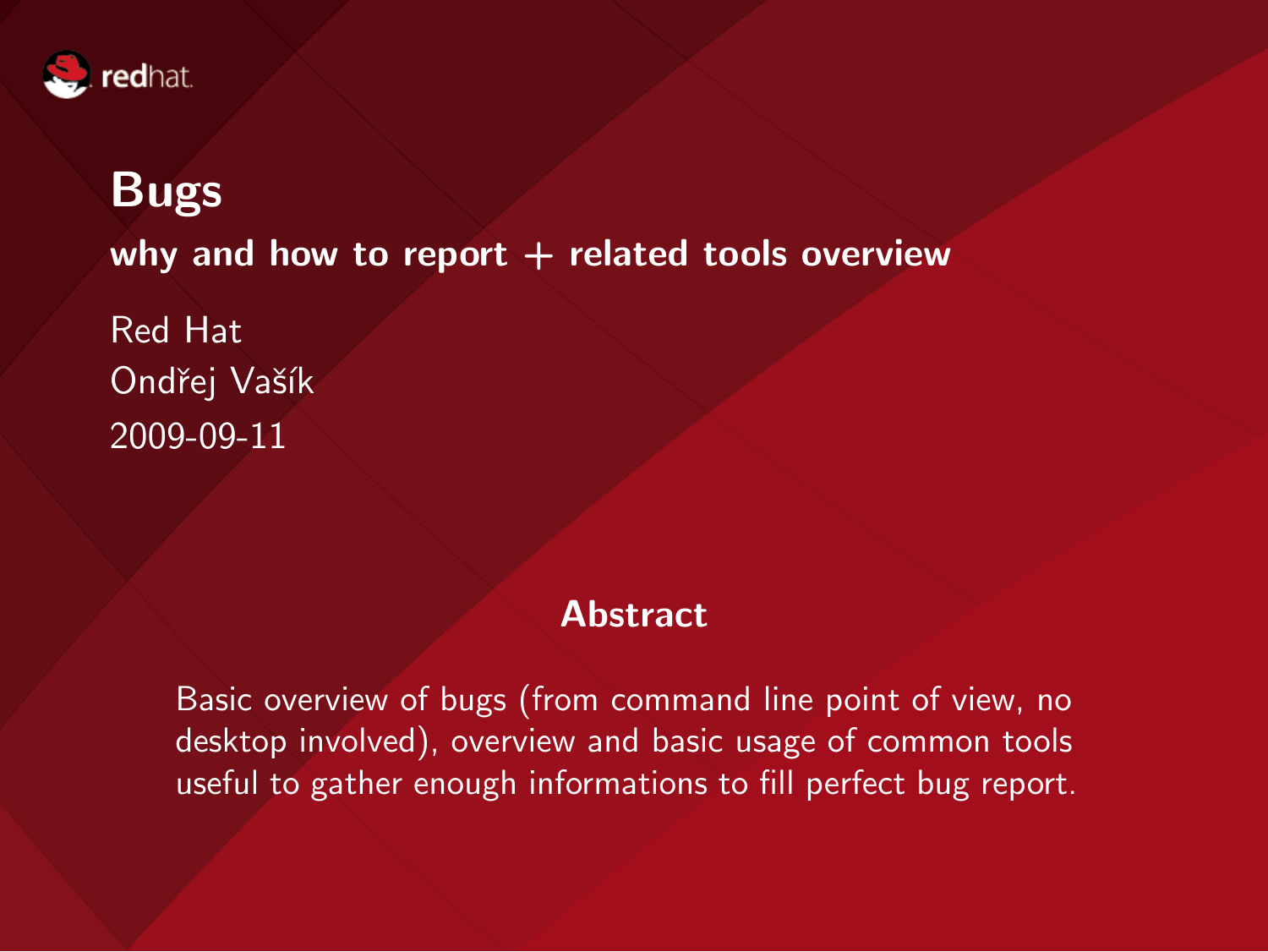

# Agenda

- <sup>1</sup> 1) Bugs summary of bug types
- 2) Why to report bugs?
- 3) How to report bugs?
- 4) Memory leak detection valgrind
- 5) Gathering call traces ltrace,strace
- 6) Profiling oprofile
- 7) Tracebacks gdb
- 8) Networking tcpdump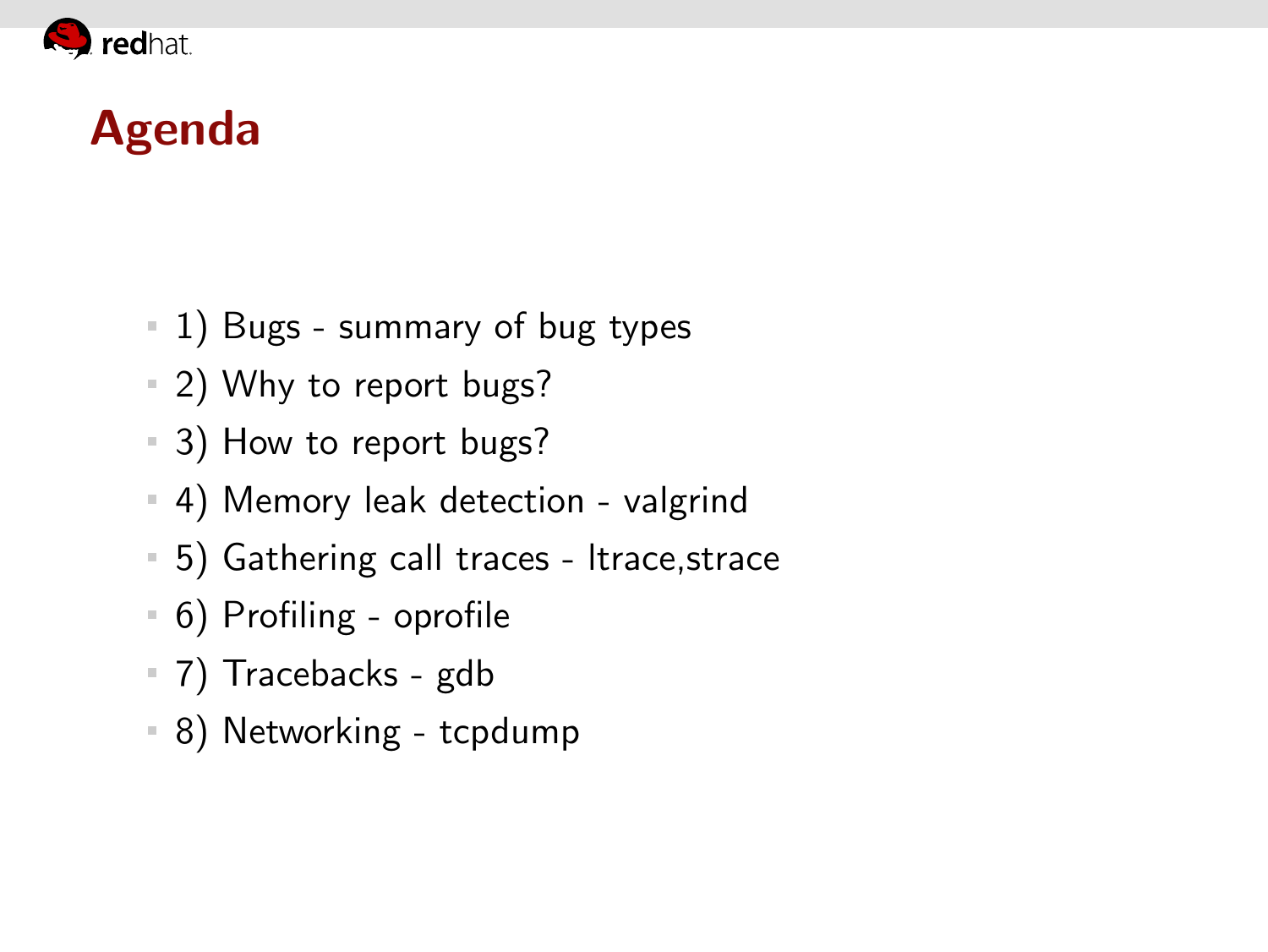

# Bug types (generally)

- a) String errors
- b) Crashes
- c) Unexpected behaviour
- d) Memory leaks
- e) Performance impact
- **f)** Security issues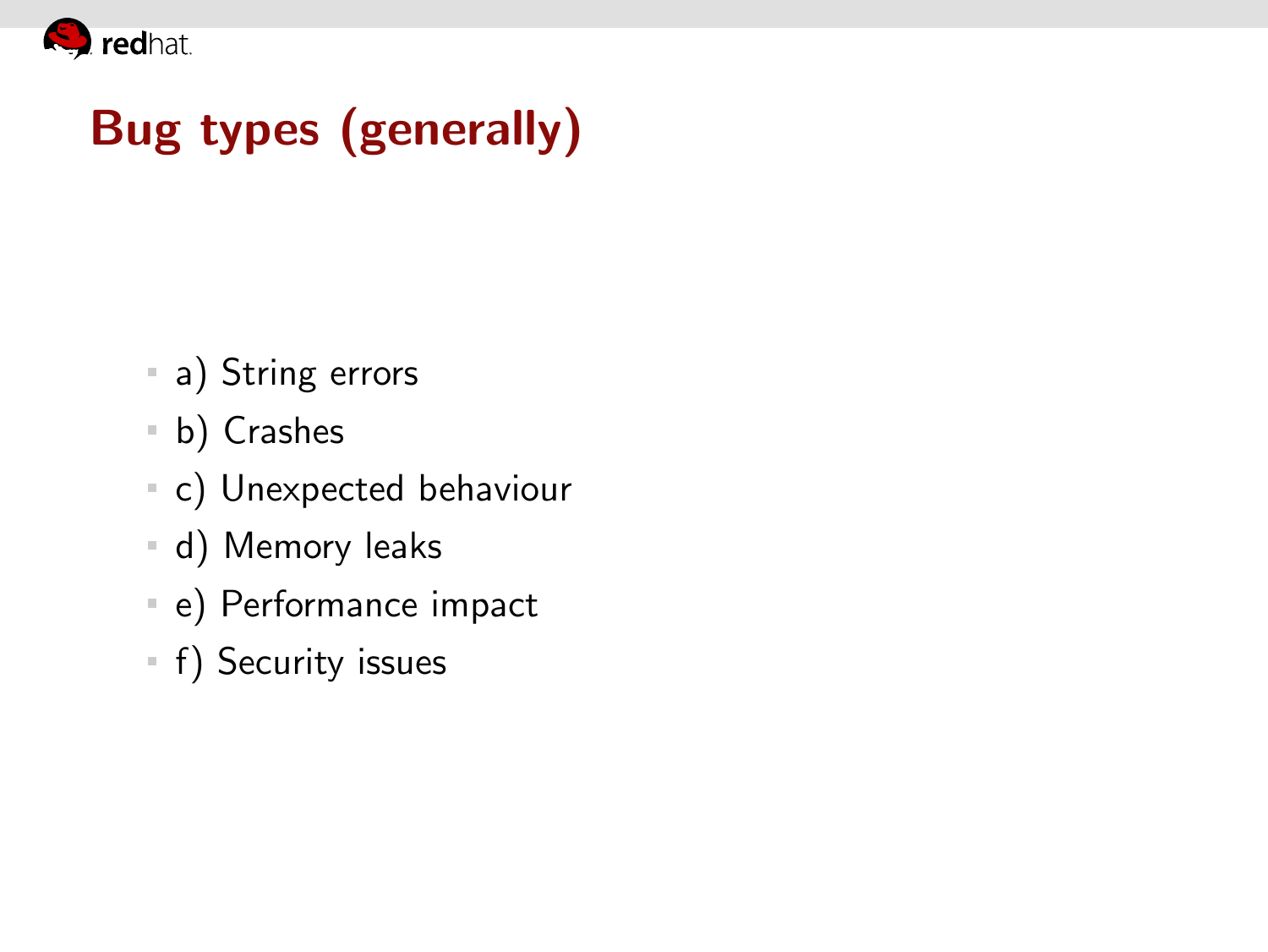

# String errors

#### What?

- typos
- missing/incorrect documentation
- bad/missing translation (just when translation is expected)
- bad wording, grammar

#### ■ Impact

usually low/very low

- usually very easy to fix so don't hesitate to report it
- do not expect update just for such small issues
- **fix in devel branch and inclusion in next regular update should** be usually enough.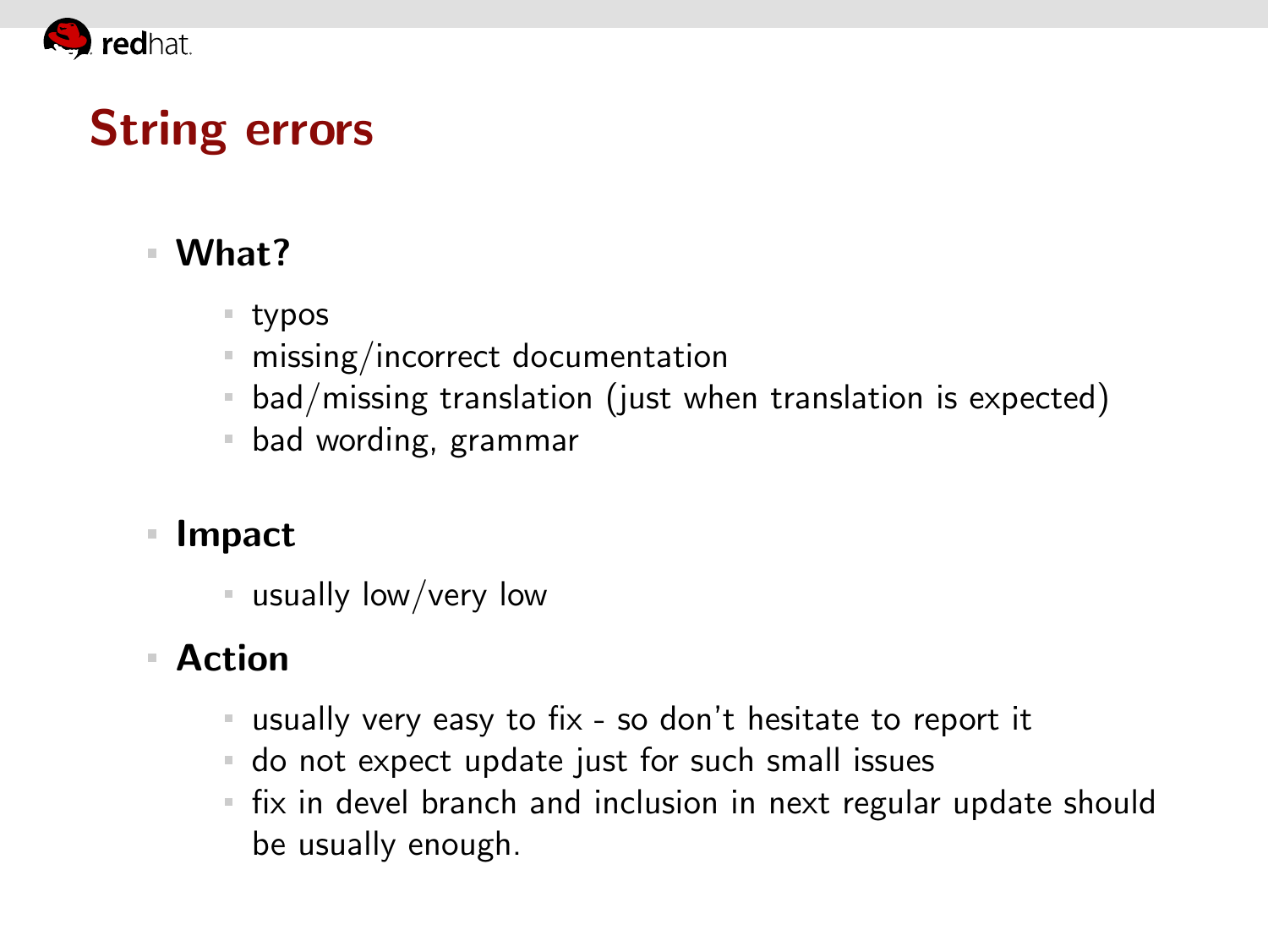

# **Crashes**

#### What?

■ segmentation faults

buffer overflows

...

#### Impact

very high if in common usecase, sometimes could be security

- $\blacksquare$  if you have the reproducer, should be always reported
- with good reproducer and/or enough data for analysis (strace, backtrace with installed debuginfos - when possible) is likely it will get fixed soon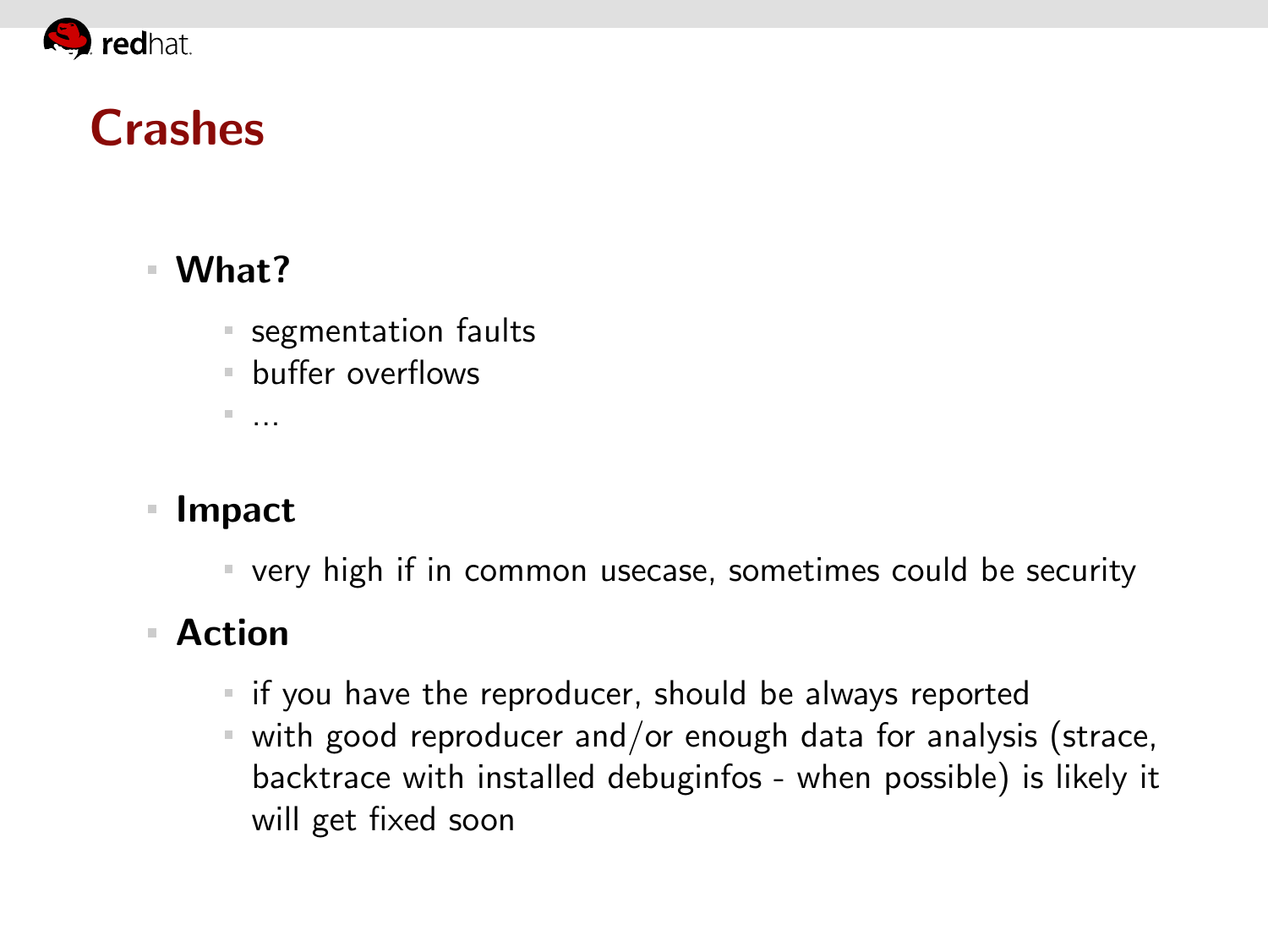

# Unexpected behaviour

#### What?

 $\blacksquare$  real "bugs", program behaves other way than documented/expected

#### Impact

invalid data output, so impact could vary

- $\blacksquare$  first, read once more time manpage/FAQ/POSIX, many of these bug reports are false positives and expected behaviours
- if you are sure that it's a bug, provide reproducer and report it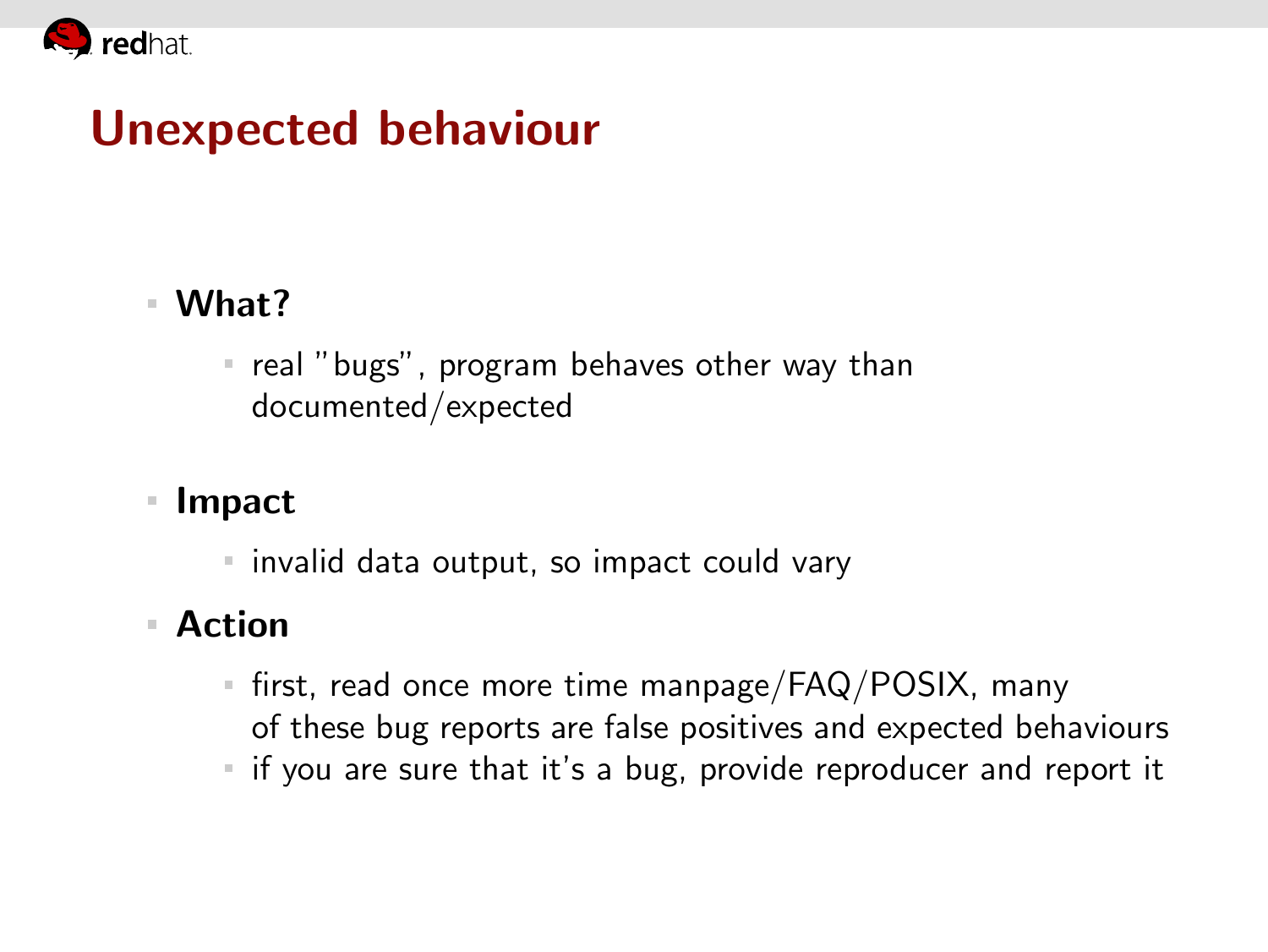

# Memory leaks

#### What?

process is leaking the memory

#### ■ Impact

- bad for long running applications/deamons
- otherwise the impact could be quite low, not worth of fix

- use valgrind (described later) and send report about the leak with corresponding data
- Some false positives are possible, so use valgrind only when you experience growth of memory consumption in time in some application/process or with increased amount of handled files/data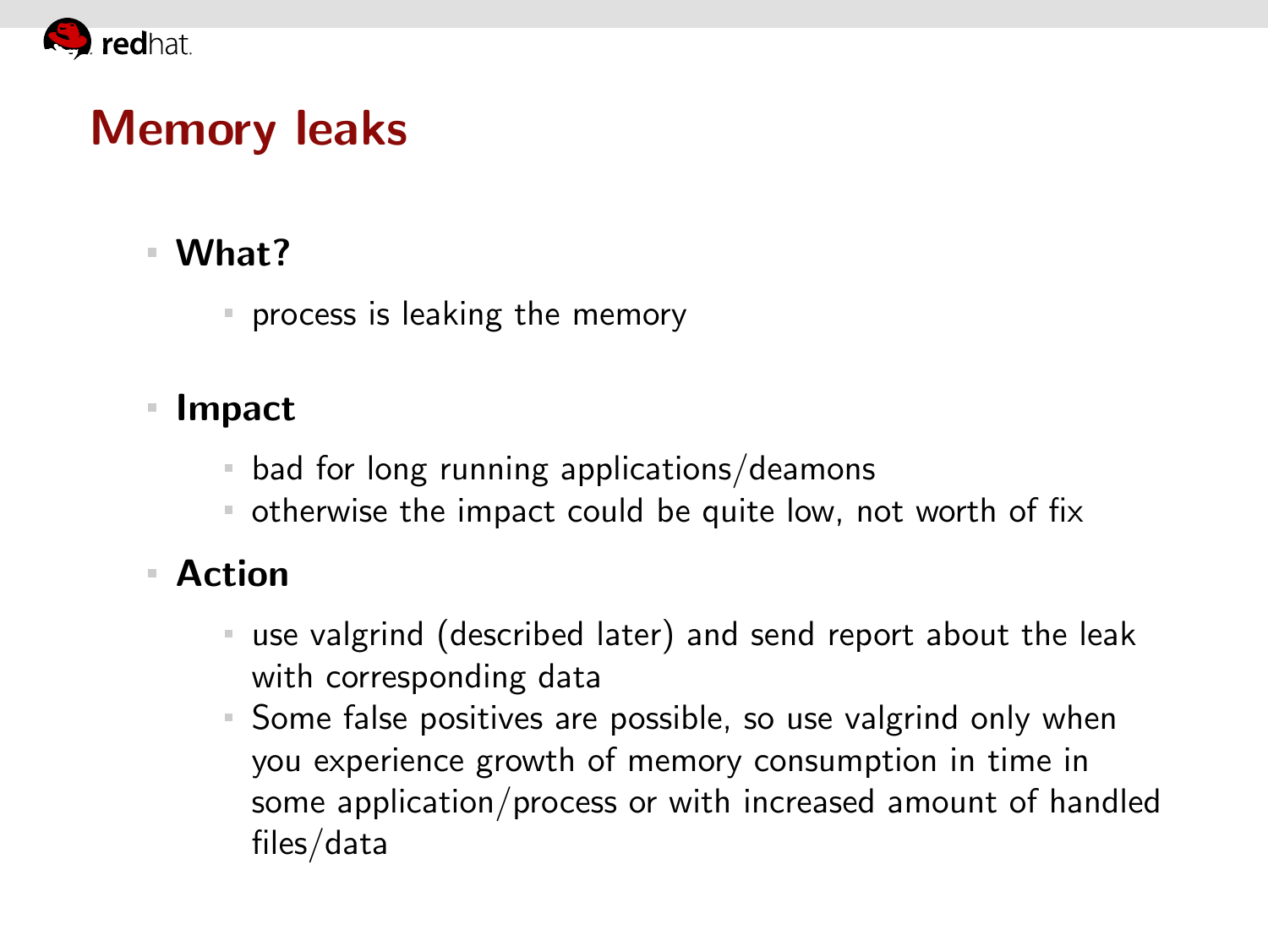

### Performance impact

#### What?

program works as expected, but in some cases it gets horribly slow or consumes too much resources

#### ■ Impact

waste of system time (and energy)

- use profiler to analyze where is the culprit of the impact,  $\equiv$ report with reproducer
- sometimes can't be easily fixed, but usually at least a workaround is found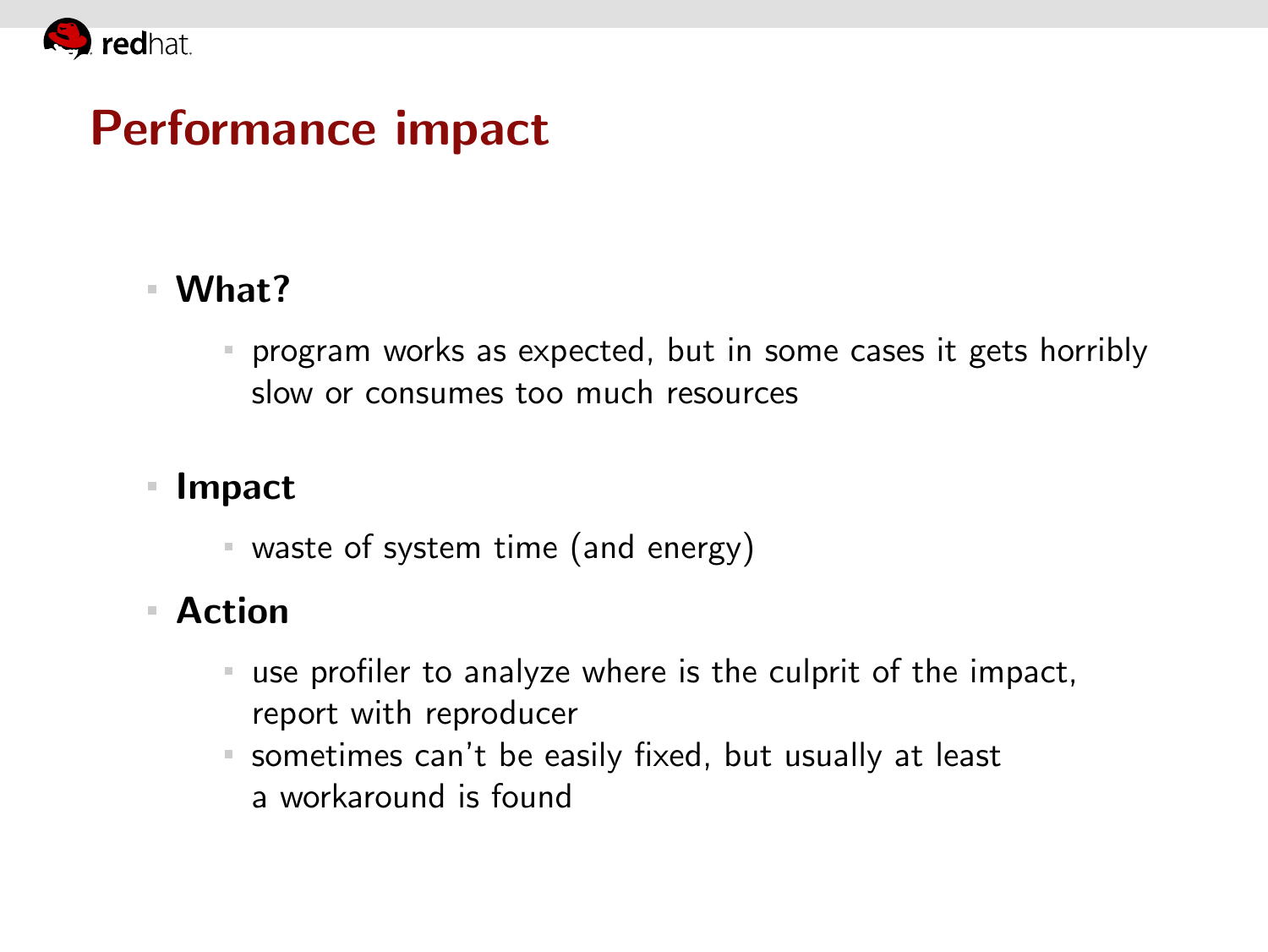

# Security issues

#### What?

 $\overline{ }$  exploits of access rights/privileges, memory safety

■ race conditions, denial of service, code injection

#### Impact

could be very high and needs immediate action

#### Action

- $\blacksquare$  if you think you found a security issue (even if you are not 100% sure), report it ASAP as private (with security sensitive bug checkbox active) bugzilla ticket with keyword "Security"
- DO NOT report/widespread the exploit via mailing list security team will assign CVE number and severity and report it publically once the bug is fixed

<http://fedoraproject.org/wiki/Security/Bugs>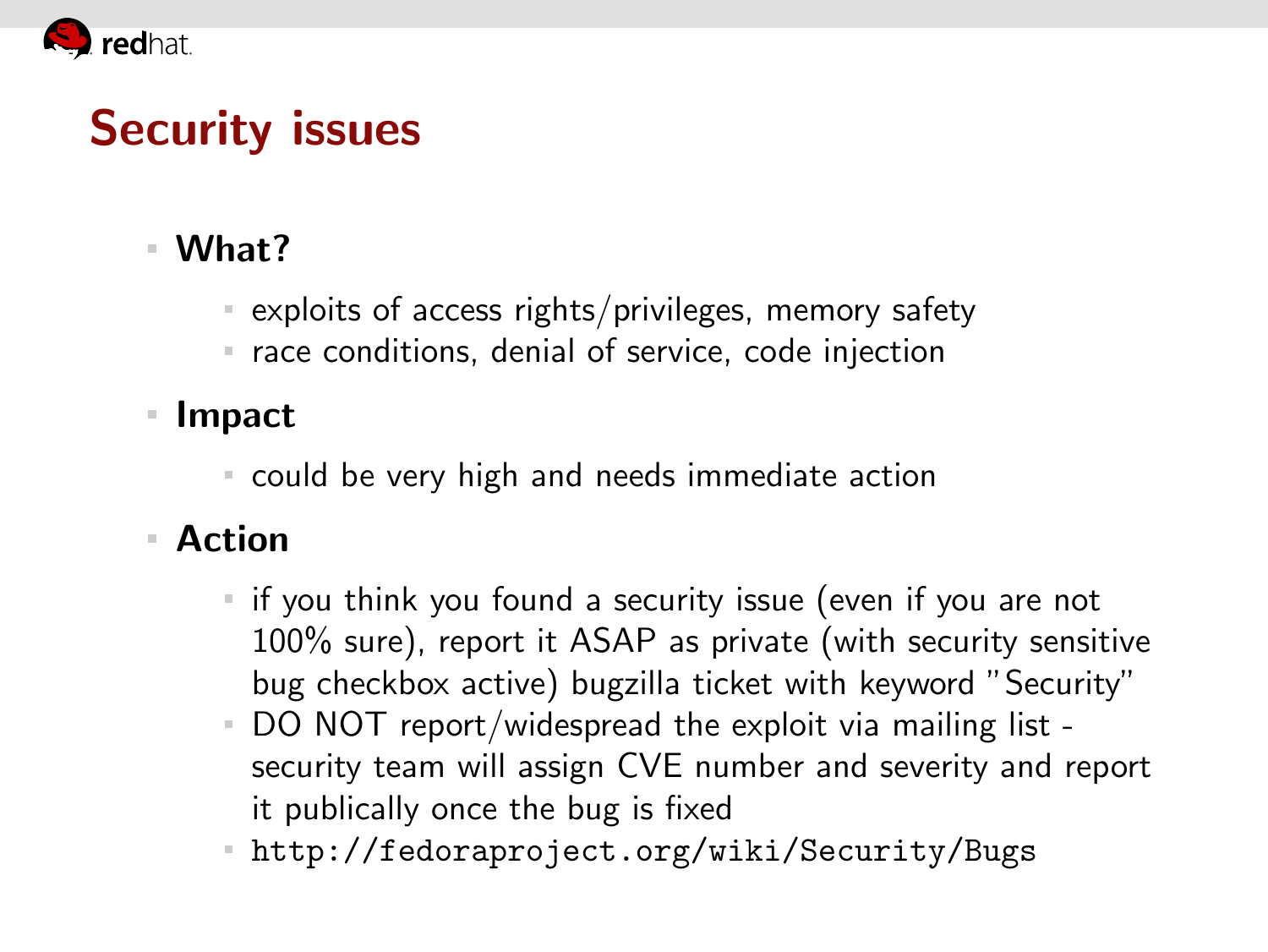

# Why to report?

- maintainers generally have more packages to maintain and they have no time to test all the features of the application
- therefore they usually don't know about the issue until you report it.
- reporting means benefit for other users (and even you) in future
- once the bug is fixed, program is better

Don't be scared about bug reporting, it's not that hard to report the bugzilla ticket.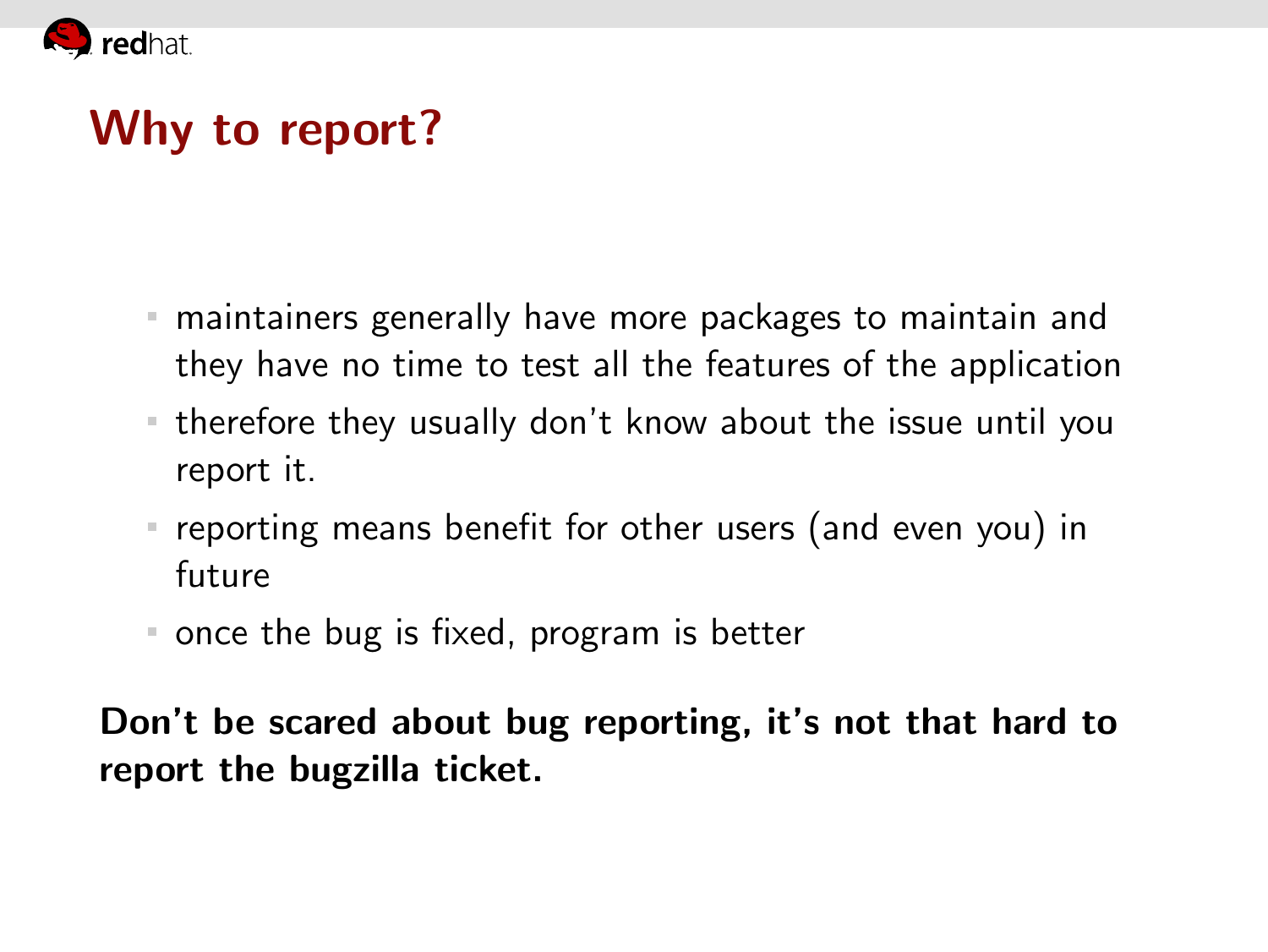

# Where to report the bug?

#### Generally two ways:

- contact upstream (on their mailing list, bug tracker)
- contact distribution vendor ( e.g. Red Hat Bugzilla for Fedora, Product support for RHEL )
- Contacting upstream is better if you are sure that the issue still exists in latest upstream unmodified version - usually there are more active guys to fix the issue.
- Otherwise it's better to contact distribution vendor as the issue may be caused by distro-specific patches.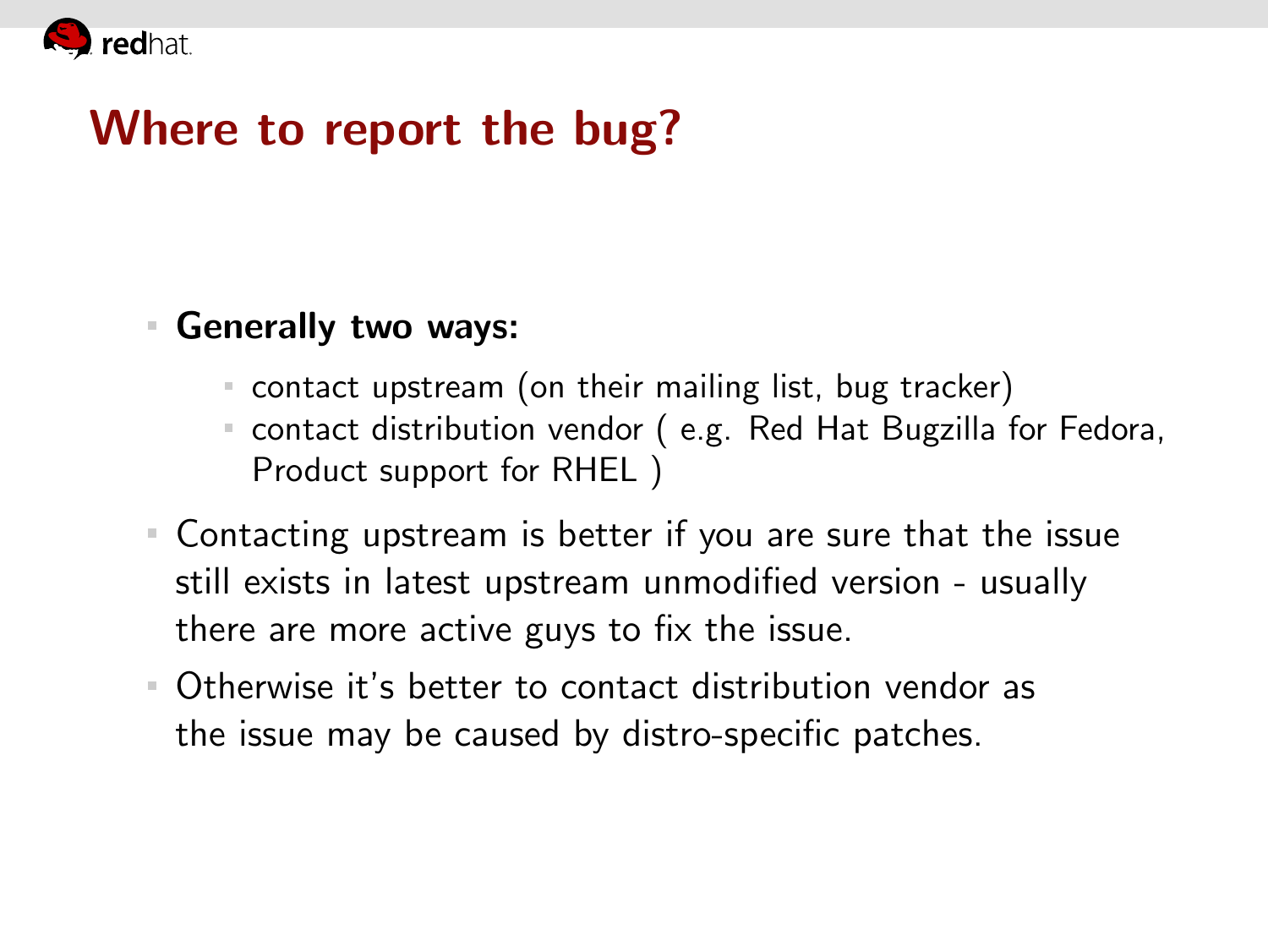

# Reporting via RH Bugzilla in few steps (1/5)

- 1) Ensure yourself that the issue is not caused by proprietary drivers or installed things from RPM Fusion or 3rd parties (especially in the case of desktop bugs, issues with proprietary drivers are very likely to be closed without deeper investigation)
- 2) Check existing bugzillas to prevent duplicate report (try to use just several keywords as summaries are pretty generic) <https://bugzilla.redhat.com/query.cgi?format=advanced>
- 3) If you don't have bugzilla account, create new one valid email address is required - as the email is visible to the public for registered users, it is better to use some secondary email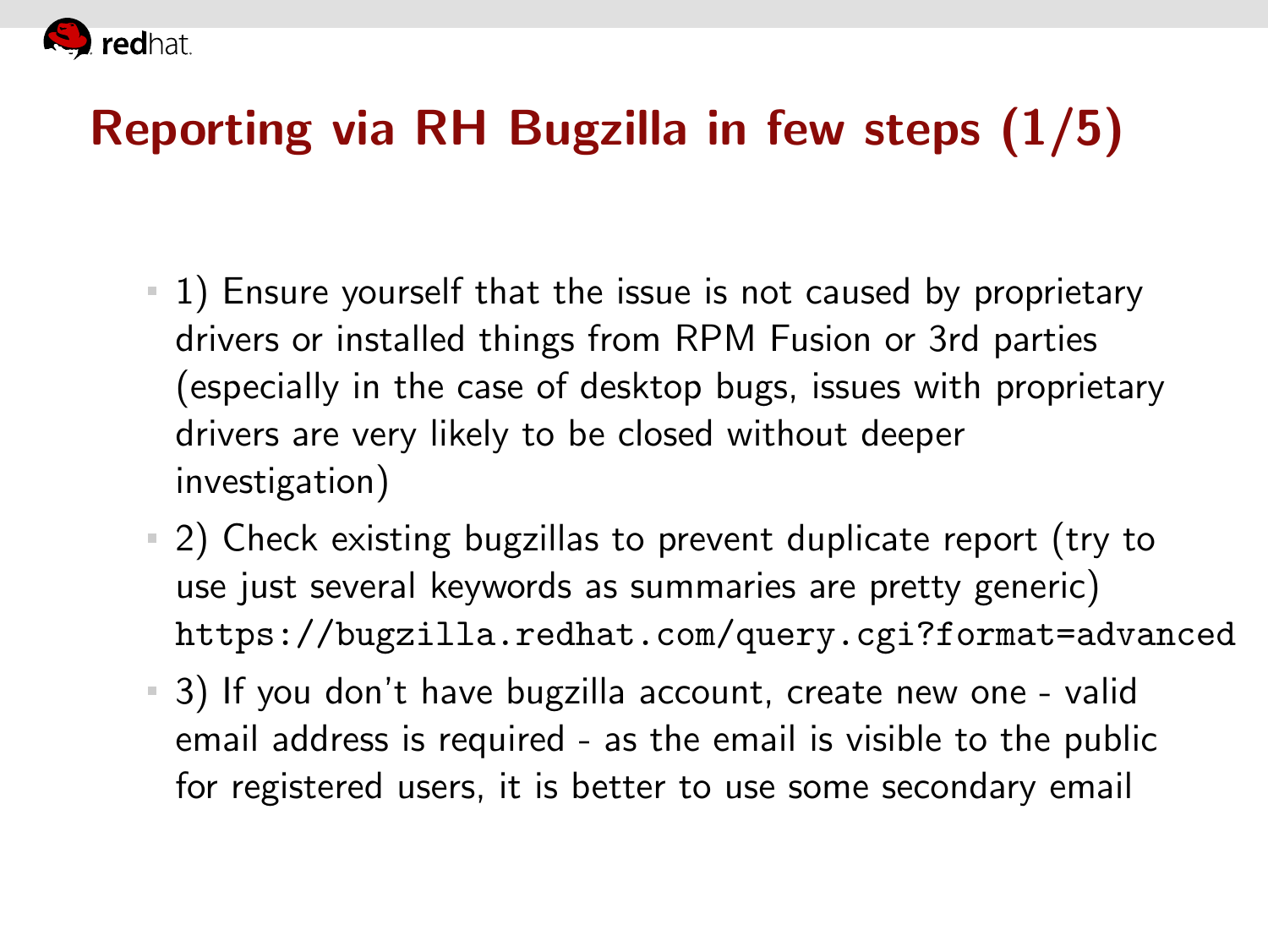

# Reporting via RH Bugzilla in few steps (2/5)

- 4) Find propper product:
	- select your installed distribution from either Fedora or Red Hat section (EPEL is in Fedora section)
	- report only against supported versions (generally last two released versions of Fedora  $+$  devel branch)
- 5) Find propper component:
	- $\blacksquare$  if the name of the failing/related binary is known, use combination rpm -qf `which binaryname` to get component name/version
	- otherwise it is good to search for similar error report to get proper component
	- **i** if you experience SELinux AVC denial in common functionality, it will likely be incorrect context on some of your directories/files or problem in the selinux-policy component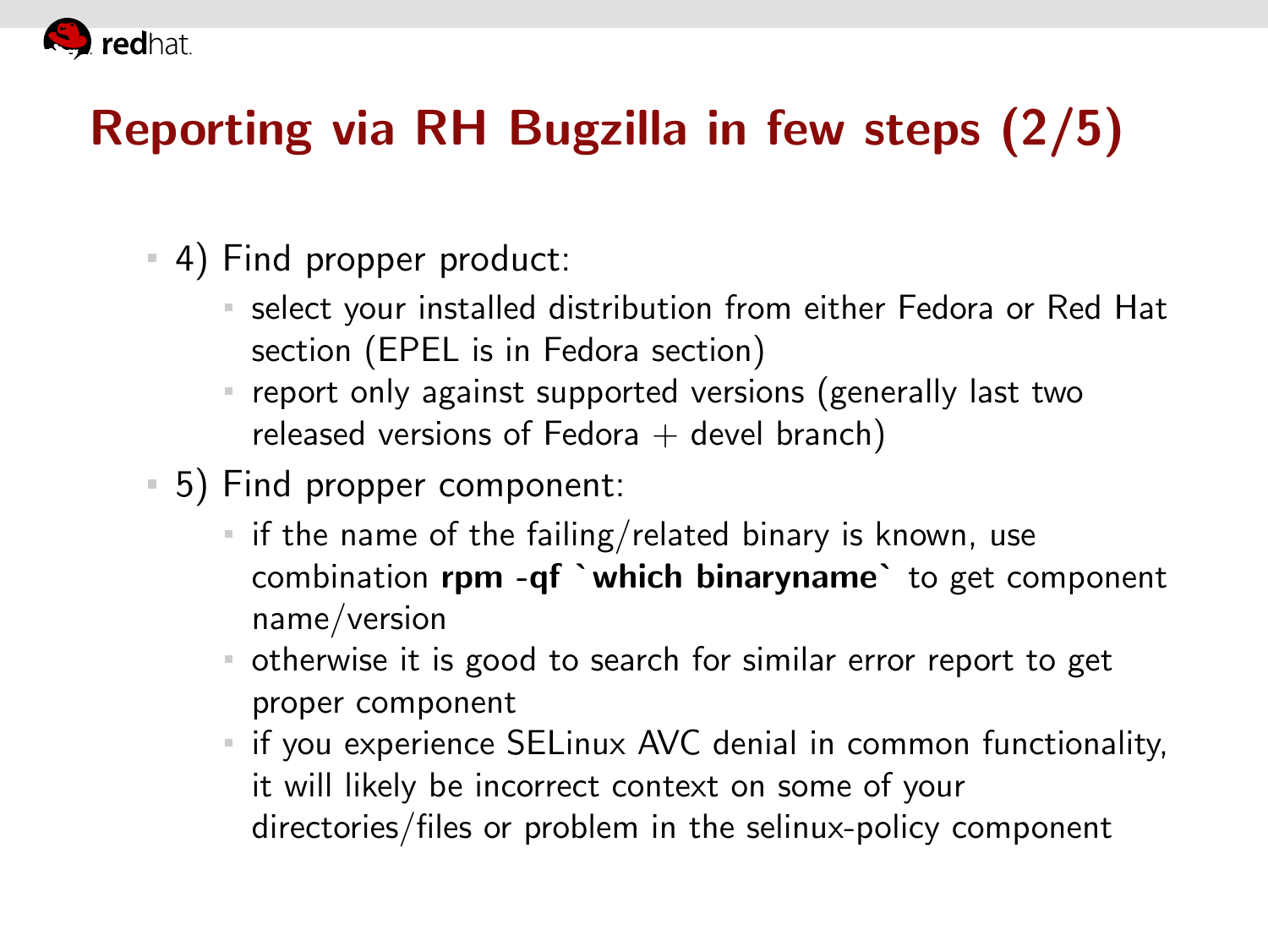

# Reporting via RH Bugzilla in few steps (3/5)

- 6) Adjust severity and priority, if you are sure about their values, otherwise keep defaults
- 7) Write short summary of your issue
- 8) Fill the description template
	- description:
		- describe your issue, more details are better
		- $\blacksquare$  if you use different than C locale (check command 'locale'), try to reproduce the issue with C locale as well(LANG=C and reproducing command)
		- $\blacksquare$  if not reproducible with C locales, mention your locales in description
	- version/release:
		- use rpm -q  $\leq$  component(s) $>$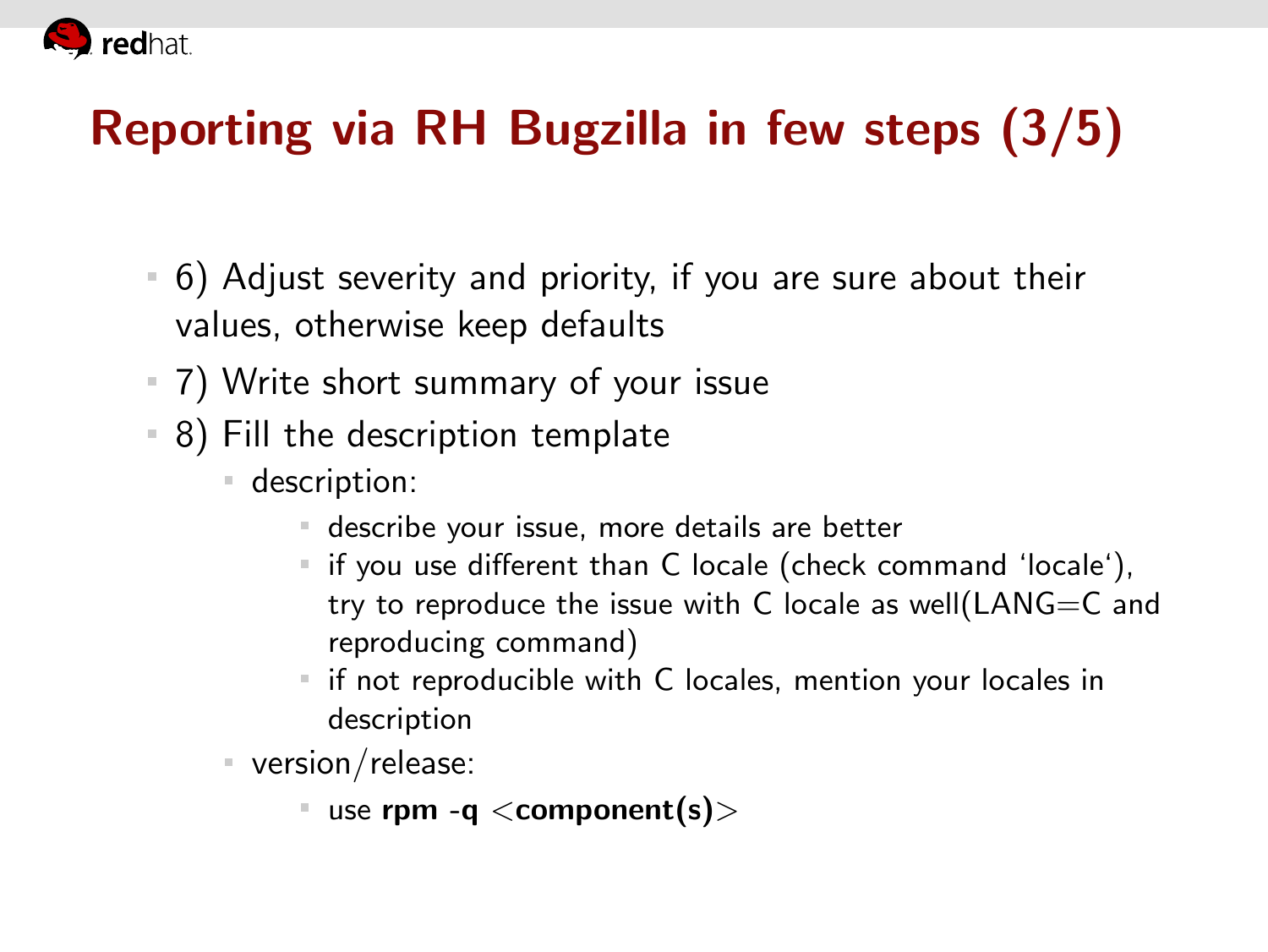

# Reporting via RH Bugzilla in few steps (4/5)

- 8) Fill the description template (continue)
	- Steps to reproduce:
		- fill in some easy reproducer
		- $\blacksquare$  (as easy as possible, try to reduce options and steps)
	- Actual results and Expected results:
		- use only if not 100% obvious from description

#### Attachments:

- **patches are always welcome (if not 100% obvious from** description and easy to fix bug, not necessary for e.g. typos)
- backtrace in the case of crash (more useful with debuginfo rpms installed)
- valgrind reports in the case of memory-leaks
- in some cases of unexpected behaviour it's good to attach strace/ltrace/tcpdump log (better with C locale, to reduce string translations)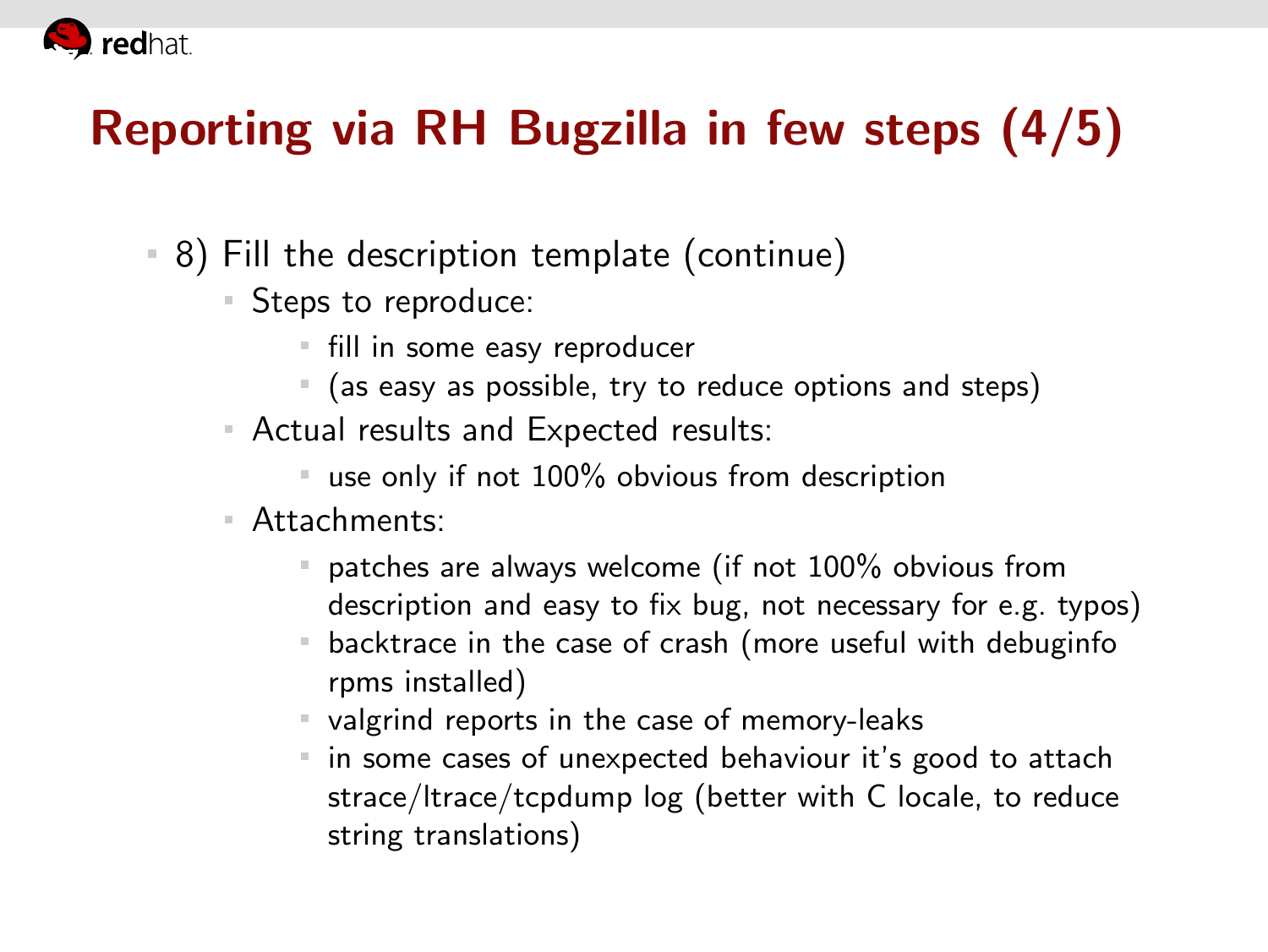

# Reporting via RH Bugzilla in few steps (5/5)

9) Wait for maintainer's reaction, ping him if there's no response within a few weeks (sometimes mail with bugzilla report gets lost/forgotten/catched by antispam, but pinging every day in case of low priority bug doesn't make sense), be prepared to give more information e.g. about your configuration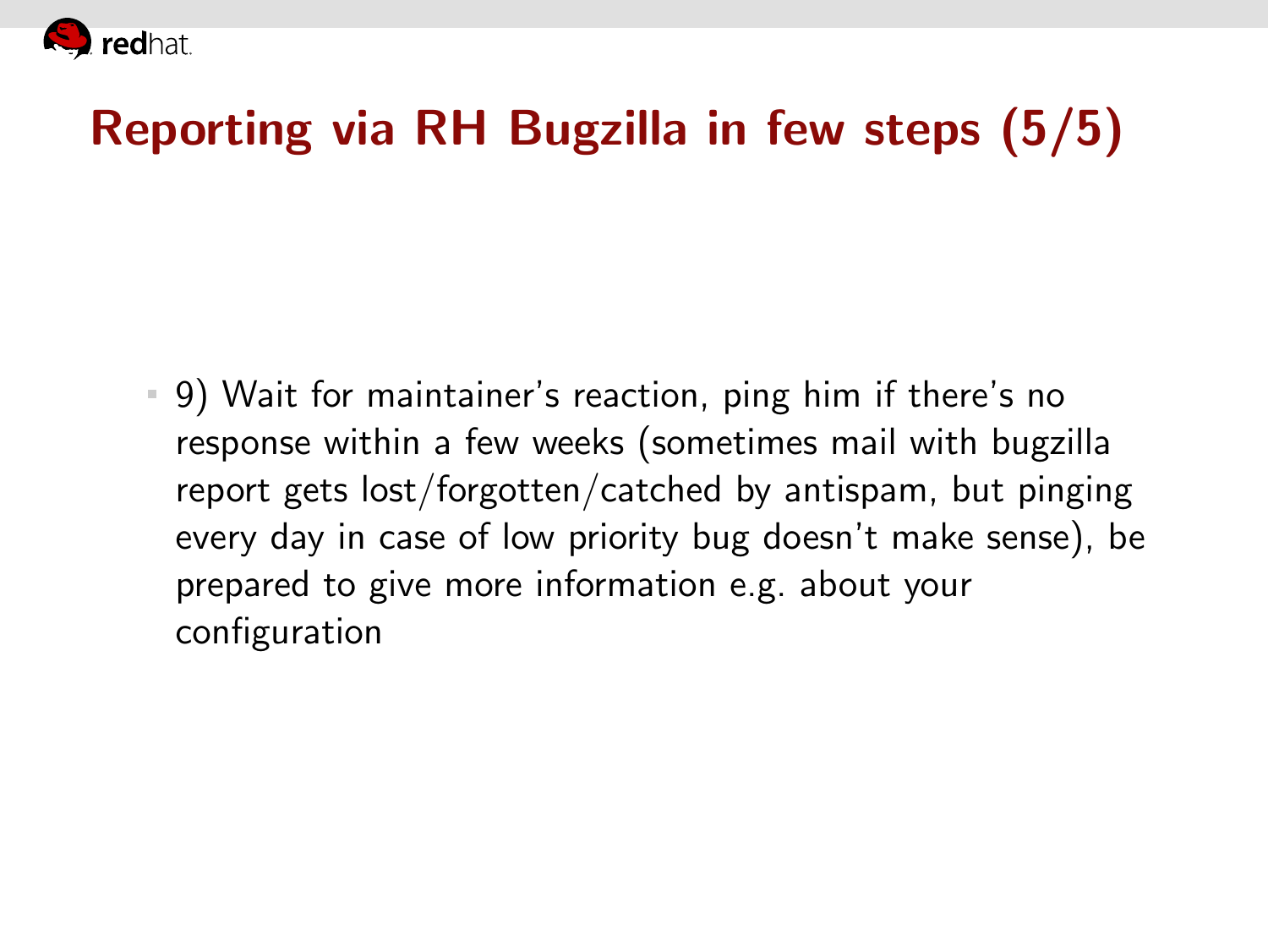

# valgrind

- very powerful suite for debugging/profiling, not just for checking memory leaks
- Benefits:
	- easy-to-use tool for searching for memory leaks with detailed log output
	- locates exact place of allocating memory which is not freed
- n. Dangers:
	- sometimes false positives
- $How?$ :
	- $\blacksquare$  it is highly recommended to have debuginfo packages for libraries used by the binary you are checking (to get useful output)
	- highest impact have memory leaks in applications running for long time (e.g. daemons) or in applications working with a lot of data (long time run)
	- simple usage to gather a lot of information is: valgrind -v --leak-check=full <br/>binary> <arguments> 2>myvalgrind.log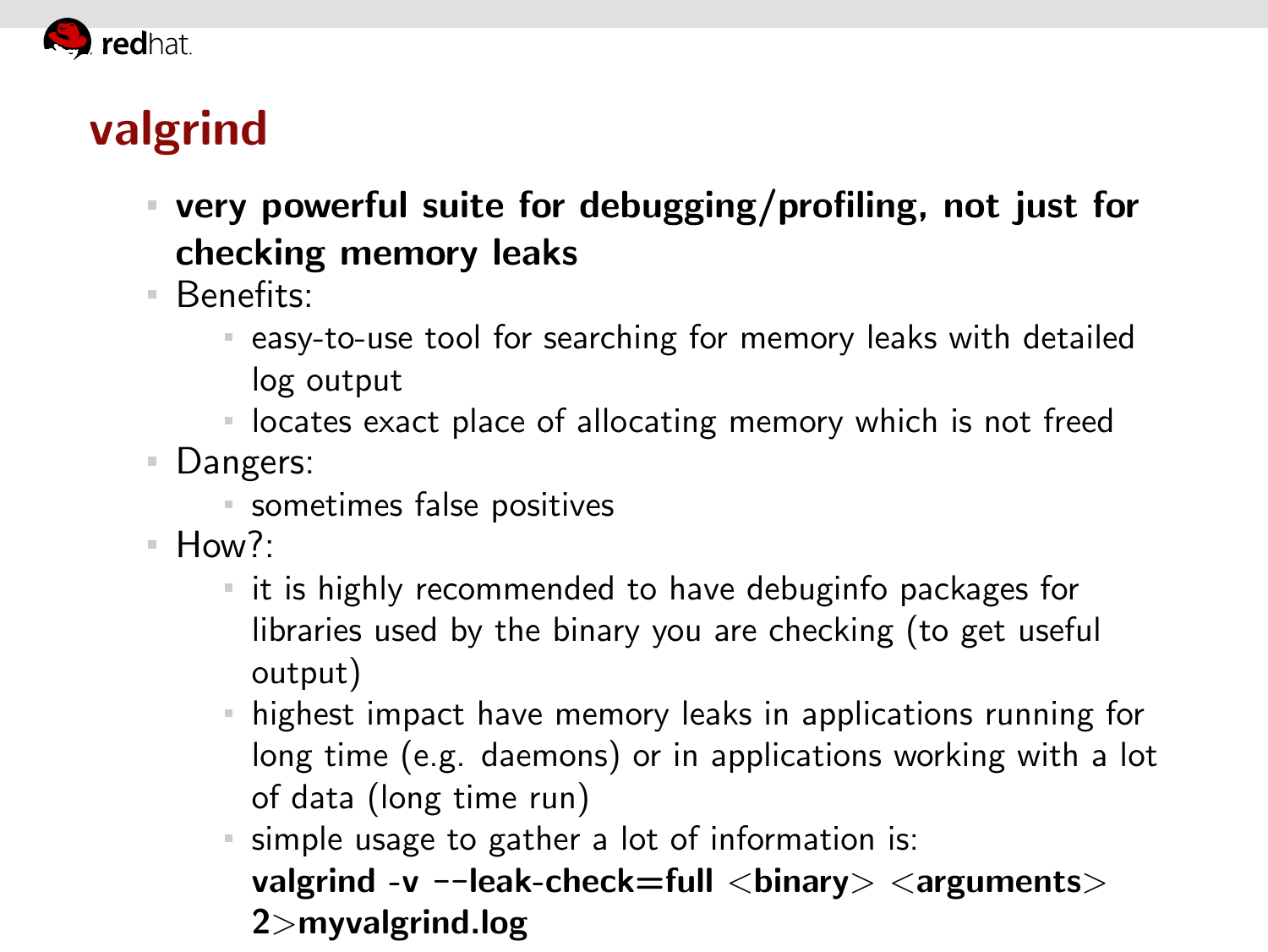

#### strace

- monitoring utility showing system calls executed by program and signals/exitcodes it received
- Usage:
	- revealing a place of hanging (e.g. waiting for  $I/O$ , timeout)
	- $\blacksquare$  revealing the exit codes of syscalls called by program
- Benefits:
	- for experienced maintainer a lot of information about the program run, he could analyze where the problem occured and fix the issue
	- $\blacksquare$  for common user it's not needed to analyze the issue, just passes traces to maintainer in bug report
	- no need for debuginfos, a lot of informations gathered in one log file
- $How$ ?:
	- just run program "under" strace: strace ./whatever 2>mystrace
	- or attach strace to existing process: strace -p PID 2>mystrace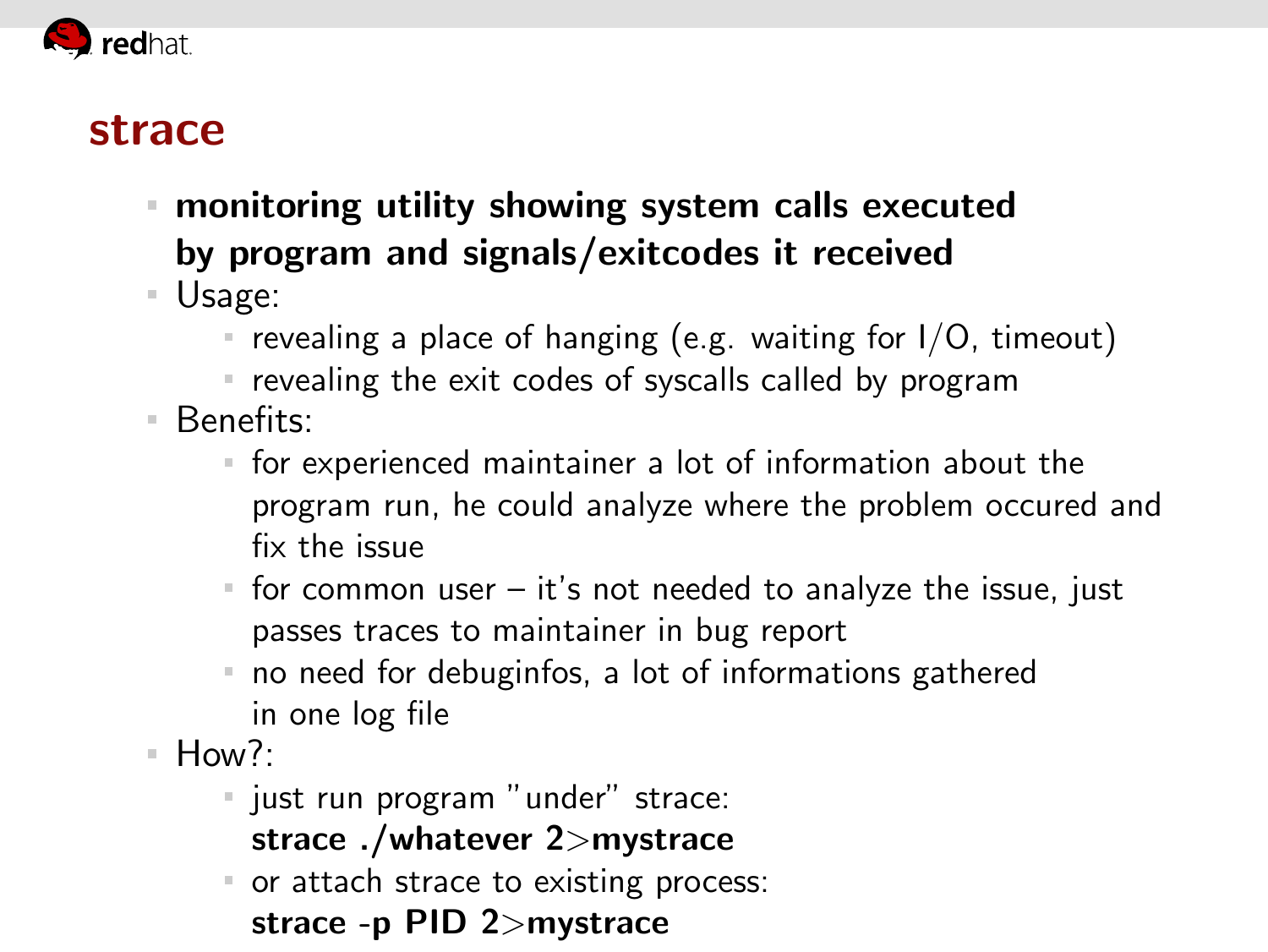

### ltrace

- monitoring utility (similar to ltrace) showing library calls made by program
- Usage:
	- quick verification which functions are called and which exit codes they return
- Benefits:
	- quicker than usage of debugger
	- works even for executable without debuginfo
- $How?$ :
	- same as in the case of strace
	- ust run program "under" ltrace: ltrace ./whatever 2>myltrace
	- or attach ltrace to existing process: ltrace -p PID 2>myltrace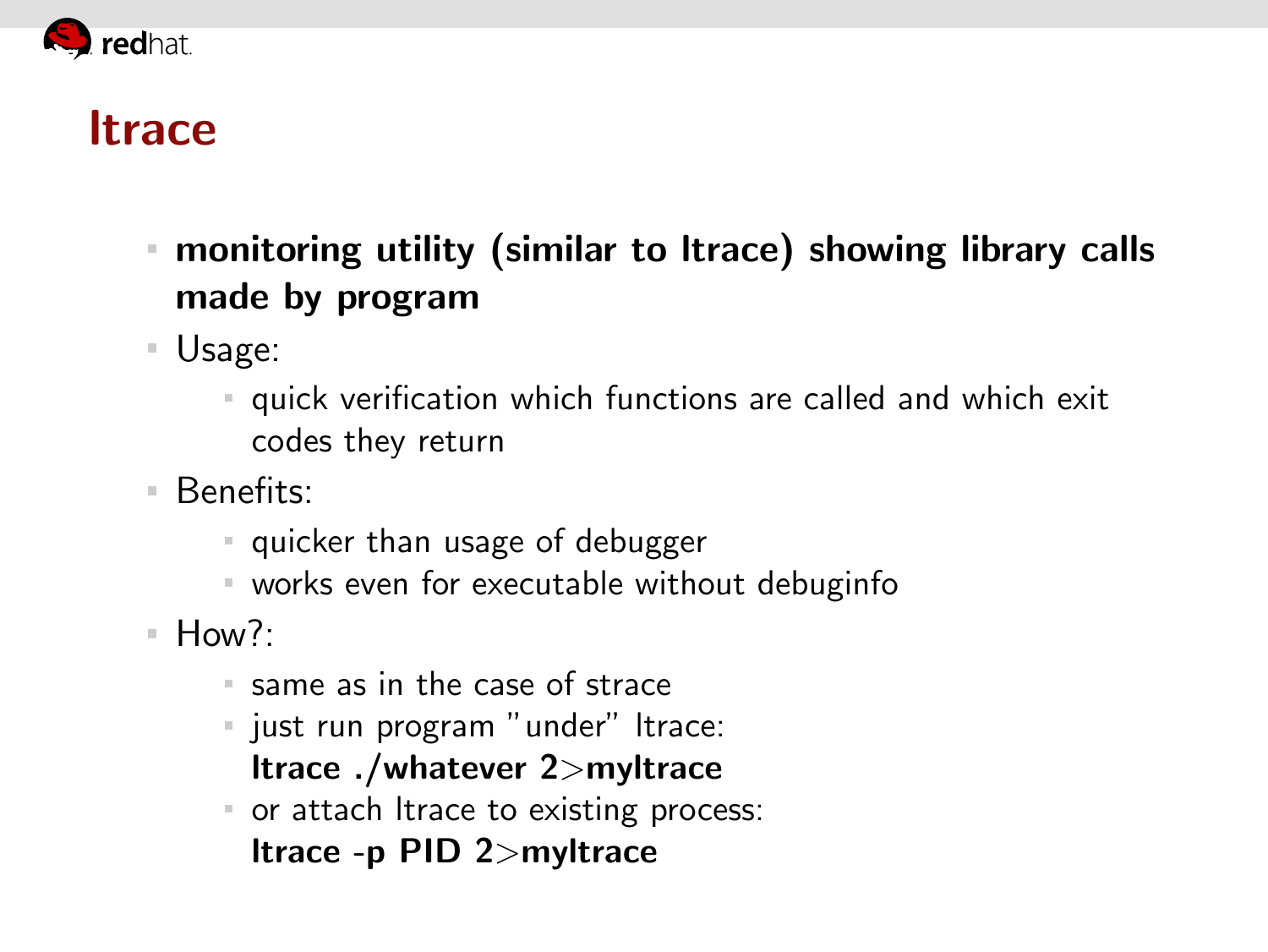

# oprofile

- system-wide profiler for Linux systems, capable of profiling all running code at low overhead
- Usage:
	- gathering informations about most-expensive systemcalls
- Benefits:
	- useful to find calls most affecting performance
- $How?$ :
	- $1)$  install kernel debuginfo package: yum install kernel-debuginfo
	- 2) set correct environment:
		- opcontrol --separate=kernel
		- --vmlinux=/usr/lib/debug/lib/modules/<kernelversion>
	- 3) run the test binary and check the results with: opreport -l /path/to/mybinary
	- 4) pack the results for later usage on another machine: oparchive -o /var/lib/oprofile/samples/current/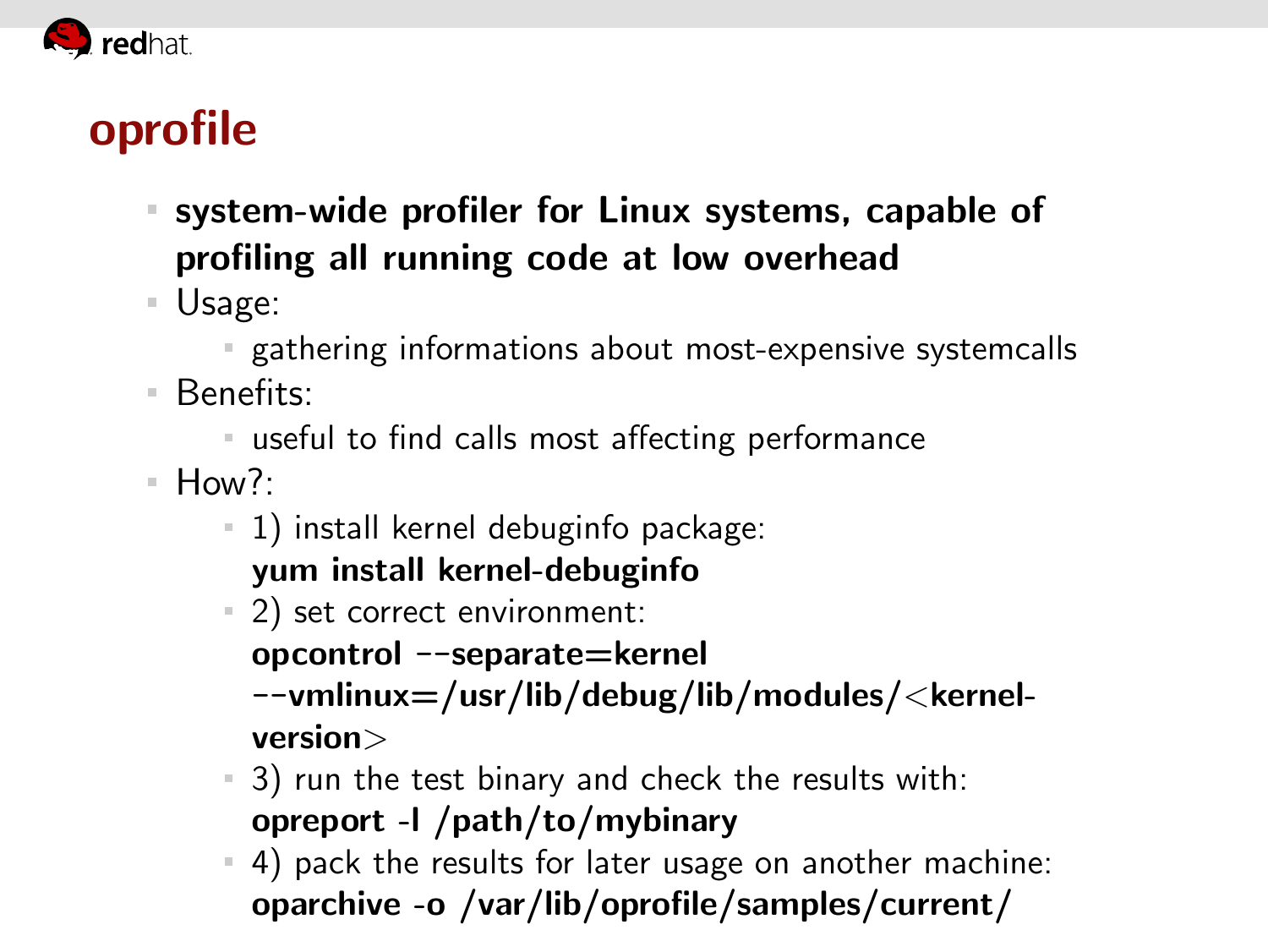

# gdb (1/3)

- lets you to see what is going on 'inside' another program while it executes
- Usage:
	- debugging of compiled binary(breakpoints, watches)
	- analyzing core dumps
	- **Exercise 1** attaching to already running process
- Benefits:
	- very powerful tool
- Negatives:
	- requires at least basic knowledge of the binary source codes
	- more helpful on binary with disabled optimalization
	- up2date sources/debuginfo required for successfull debugging
- How:
	- $\blacksquare$  just run binary inside gdb: gdb  $\langle$ my binary $\rangle$ and type run  $\leq$  parameters for my binary $>$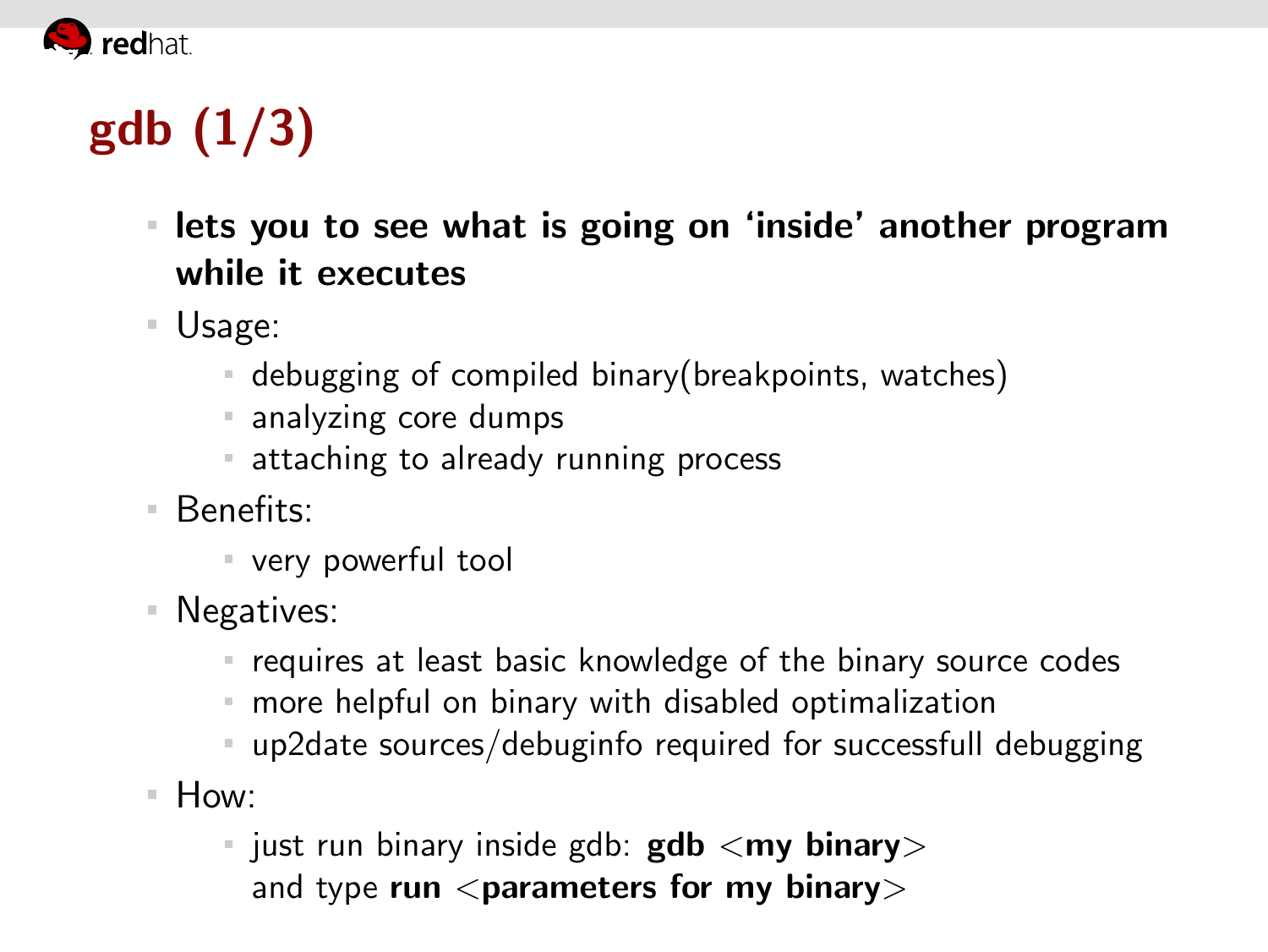

# gdb (2/3)

- How?: (continue)
	- $\blacksquare$  or attach to existing process with gdb  $-p$  <PID>
	- $\blacksquare$  or read coredump with  $\mathbf{gdb}$  -c  $\lt$  coredump file $\gt$
	- **set breakpoints by break**  $\langle$  **file** $>\rangle$ **:**  $\langle$  function $>\rangle$  (feel free to write just abbreviation b, gdb could handle it)
	- you could set also conditionals for breakpoint: condition  $1$  foo $=1$ 
		- $\blacksquare$  program will stop only when value of foo is 1 when breakpoint 1 is reached
	- set watchpoints by watch/rwatch/awatch  $\langle$  expression $\rangle$  stops when expression is written/read/both by program
	- use info breakpoints to see active breakpoints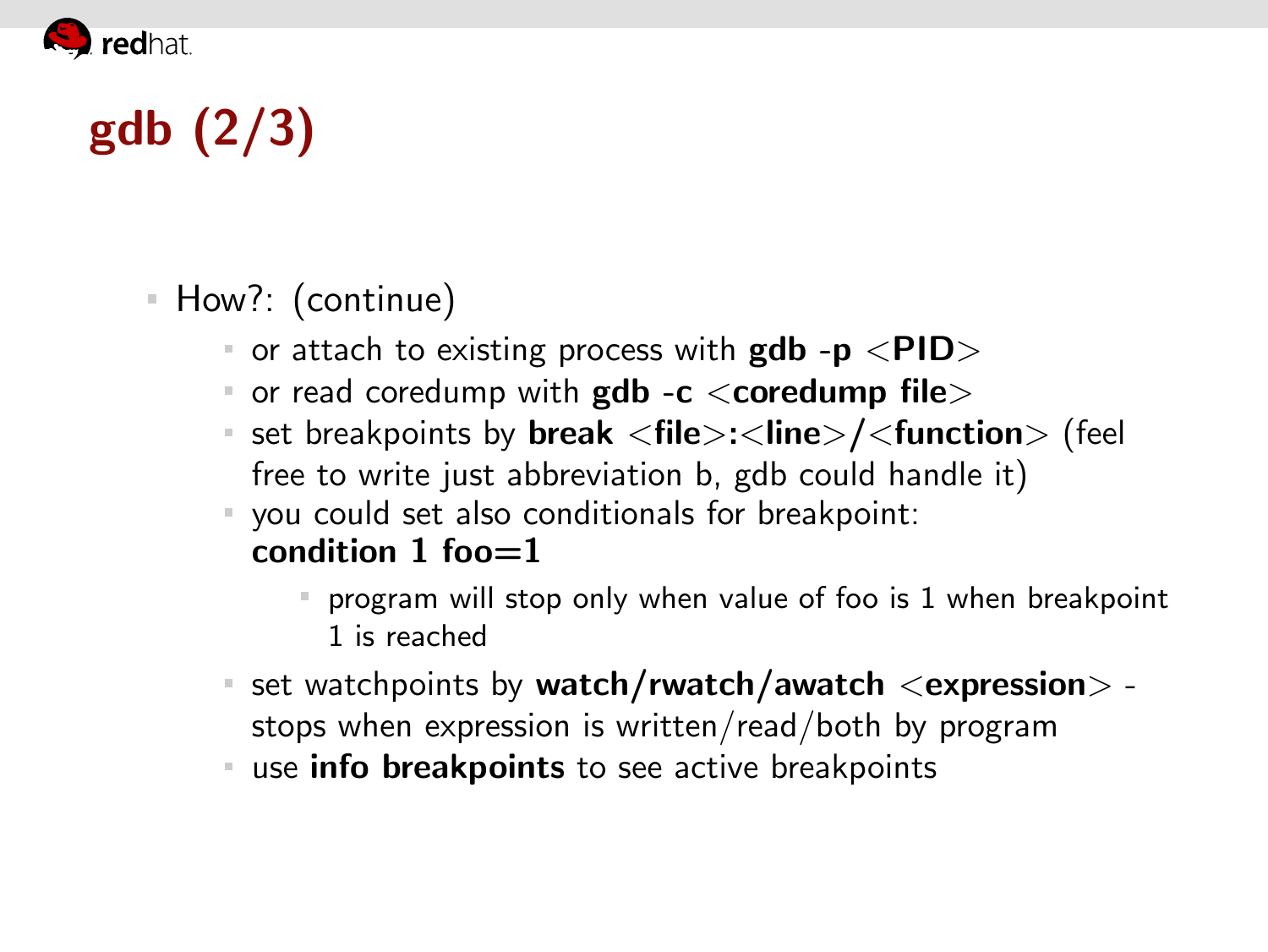

# gdb (3/3)

- How?: (continue)
	- type next for next line in the current stack level, type step for next line (dives into functions), type continue to continue the execution of program, type **print**  $\langle$ **variable** $>$  to check actual variable/structure values
	- type **backtrace** to check call-stack of functions, type up/down to walk up/down through stack frames
	- type **quit** to exit gdb

you could install ddd or nemiver as gui frontends to gdb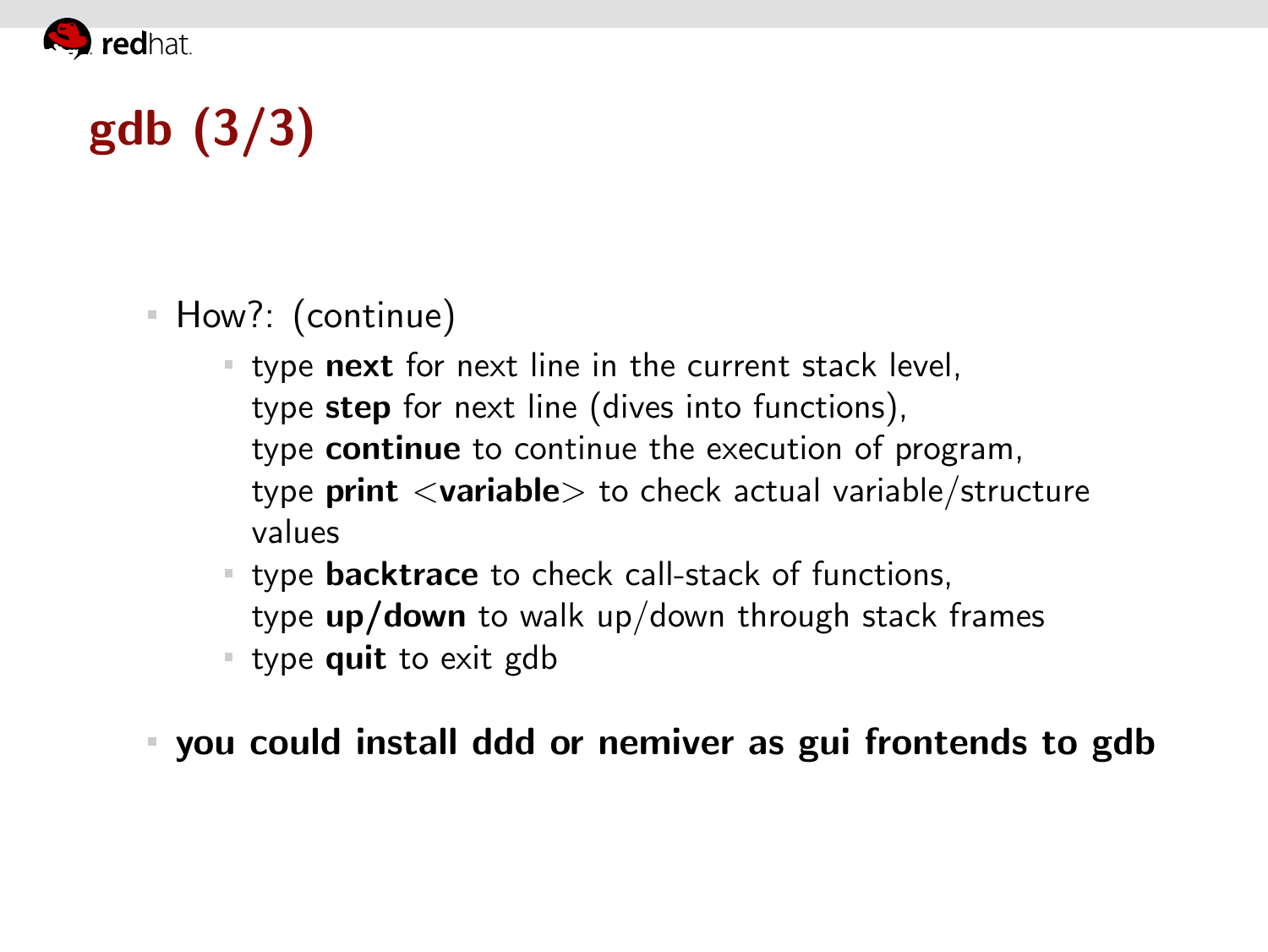

### tcpdump/wireshark

- common packet analyzers for monitoring network activity
- tcpdump running from the command line, wireshark with graphical frontend
- Usage:
	- Monitoring network activity to/from specific machine and/or  $\equiv$ port
- Benefits:
	- Useful to gather information where is the issue in network communication (e.g. packet blocked by firewall)
- $H_{\text{OW}}$ ?
	- simple example for capturing tcp packets that flow over eth1, port 8081:

#### tcpdump -w dumpfile -i eth1 tcp port 8081

- displaying dumpfile in "human" readable form by: tcpdump -nnr dumpfile
- more details in manpage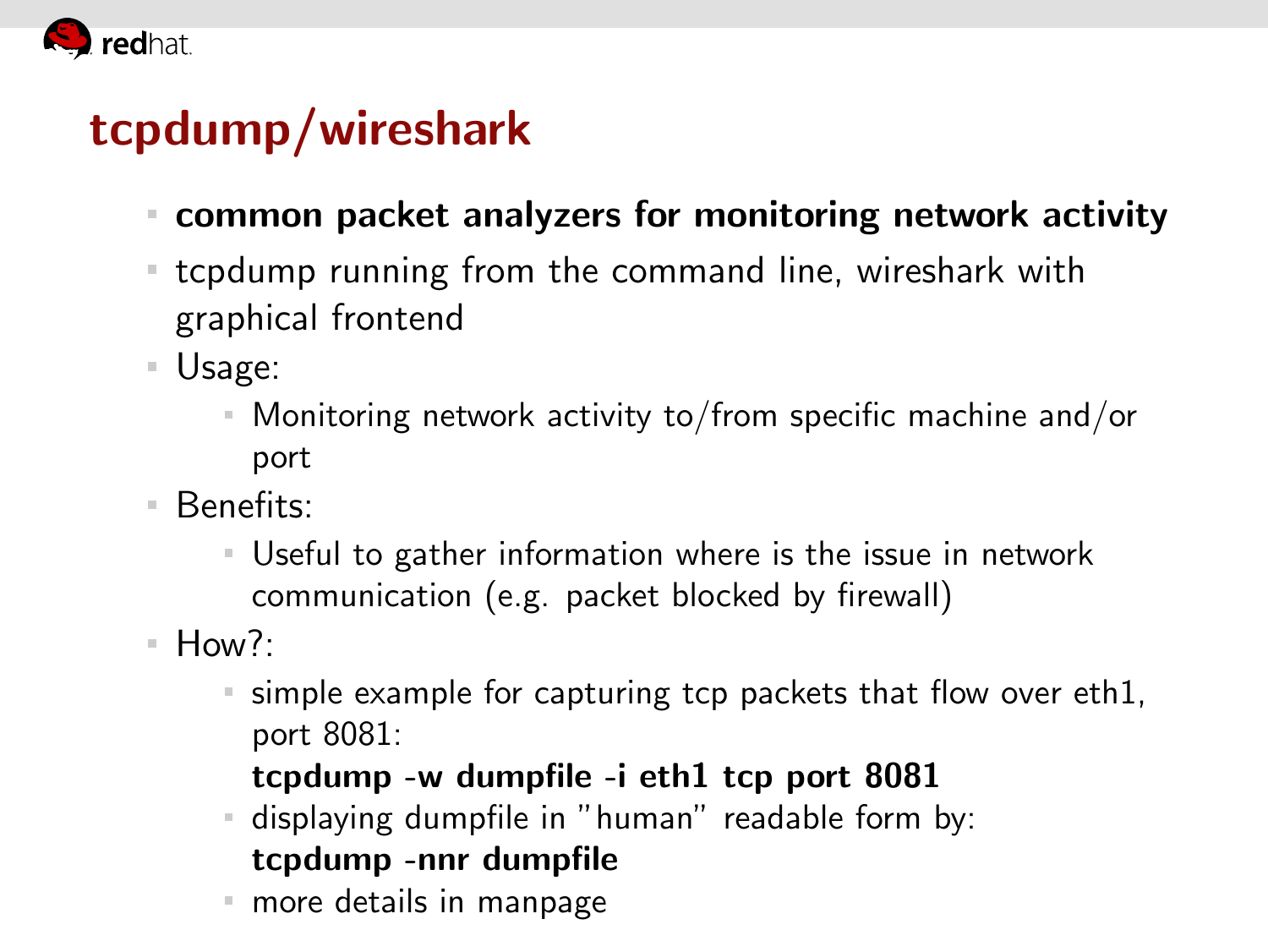

## Summary

There is a lot of other topics or details related to that presentation e.g. systemtap (covered by Petr M˝uller) for kernel hooks or automated reporting covered by ABRT presentation. There was no time to cover details, so if you are interested, check related documentation.